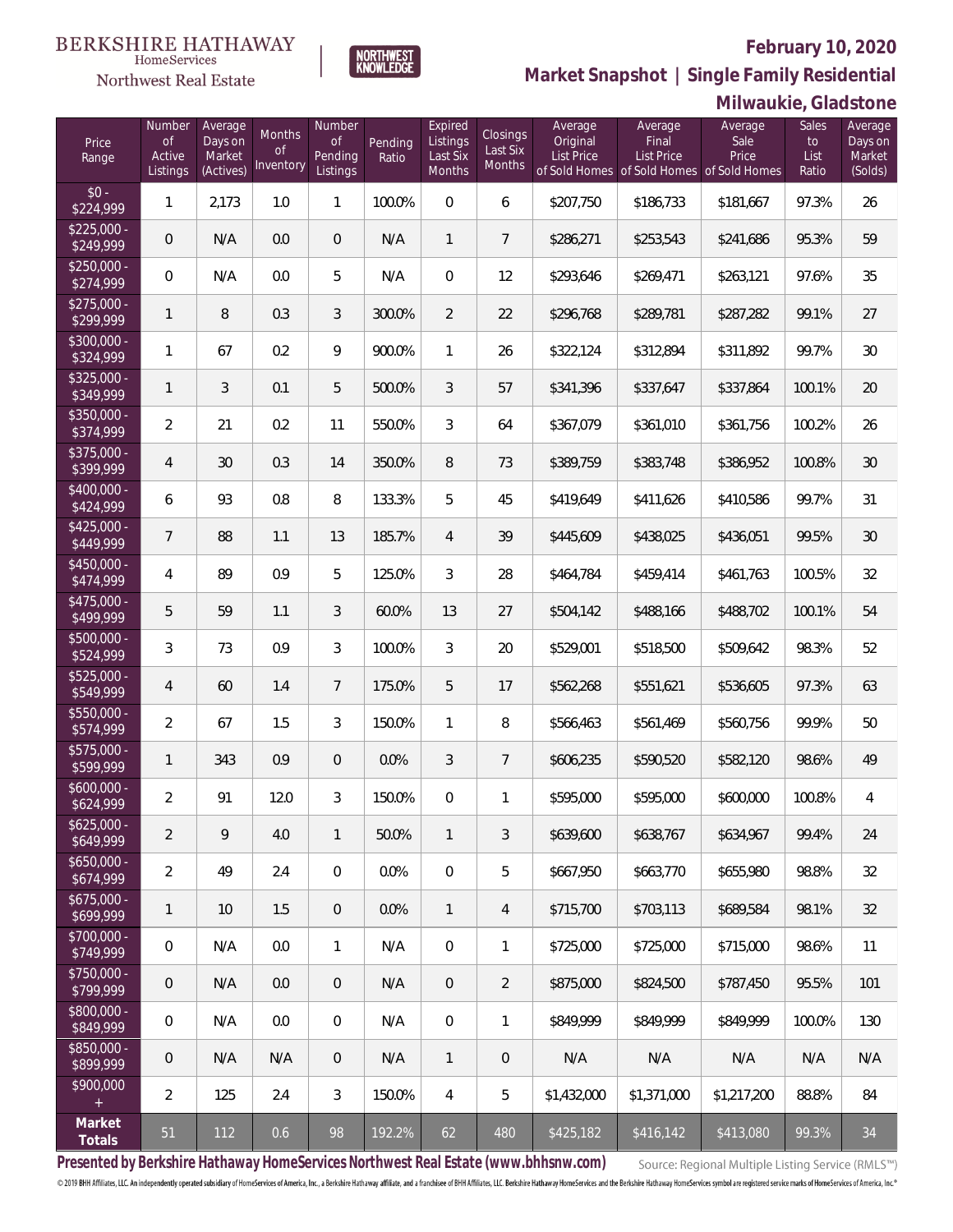#### **BERKSHIRE HATHAWAY**  $\label{lem:sevices} \textsc{Home} \textsc{Service} \textsc{s}$

Northwest Real Estate



### **February 10, 2020**

**Happy Valley, Clackamas, Damascus Market Snapshot | Single Family Residential**

| Price<br>Range                | Number<br><b>of</b><br>Active<br>Listings | Average<br>Days on<br>Market<br>(Actives) | Months<br><sub>of</sub><br>Inventory | Number<br>of<br>Pending<br>Listings | Pending<br>Ratio | Expired<br>Listings<br>Last Six<br>Months | Closings<br>Last Six<br><b>Months</b> | Average<br>Original<br><b>List Price</b> | $\cdot$ $\sim$ $\sim$ $\sim$ $\cdot$<br>Average<br>Final<br>List Price<br>of Sold Homes of Sold Homes | Average<br>Sale<br>Price<br>of Sold Homes | <b>Sales</b><br>to<br>List<br>Ratio | Average<br>Days on<br>Market<br>(Solds) |
|-------------------------------|-------------------------------------------|-------------------------------------------|--------------------------------------|-------------------------------------|------------------|-------------------------------------------|---------------------------------------|------------------------------------------|-------------------------------------------------------------------------------------------------------|-------------------------------------------|-------------------------------------|-----------------------------------------|
| $$0 -$<br>\$324,999           | $\overline{4}$                            | 436                                       | 1.7                                  | 3                                   | 75.0%            | $\mathbf{1}$                              | 14                                    | \$316,593                                | \$307,179                                                                                             | \$307,318                                 | 100.0%                              | 60                                      |
| $$325,000 -$<br>\$349,999     | $\overline{4}$                            | 133                                       | 1.3                                  | 6                                   | 150.0%           | 5                                         | 19                                    | \$345,721                                | \$337,852                                                                                             | \$337,571                                 | 99.9%                               | 31                                      |
| \$350,000 -<br>\$374,999      | 6                                         | 23                                        | 2.3                                  | $\overline{7}$                      | 116.7%           | $\mathbf{1}$                              | 16                                    | \$375,743                                | \$367,734                                                                                             | \$361,925                                 | 98.4%                               | 43                                      |
| \$375,000 -<br>\$399,999      | 6                                         | 64                                        | 1.2                                  | 6                                   | 100.0%           | $\mathfrak{Z}$                            | 29                                    | \$396,392                                | \$390,071                                                                                             | \$389,743                                 | 99.9%                               | 39                                      |
| $$400,000 -$<br>\$424,999     | 3                                         | 60                                        | 0.5                                  | $\overline{7}$                      | 233.3%           | $\mathbf{1}$                              | 34                                    | \$418,638                                | \$411,217                                                                                             | \$412,765                                 | 100.4%                              | 33                                      |
| $$425,000 -$<br>\$449,999     | 14                                        | 54                                        | 1.6                                  | 9                                   | 64.3%            | $\overline{4}$                            | 51                                    | \$444,889                                | \$439,284                                                                                             | \$436,217                                 | 99.3%                               | 44                                      |
| $$450,000 -$<br>\$474,999     | 20                                        | 55                                        | 3.5                                  | 5                                   | 25.0%            | $\overline{2}$                            | 34                                    | \$471,033                                | \$464,798                                                                                             | \$461,529                                 | 99.3%                               | 44                                      |
| $$475,000 -$<br>\$499,999     | 11                                        | 77                                        | 1.2                                  | 13                                  | 118.2%           | 5                                         | 54                                    | \$503,948                                | \$489,330                                                                                             | \$485,716                                 | 99.3%                               | 51                                      |
| $$500,000 -$<br>\$524,999     | 6                                         | 54                                        | 1.0                                  | 5                                   | 83.3%            | 5                                         | 36                                    | \$529,903                                | \$519,822                                                                                             | \$511,719                                 | 98.4%                               | 60                                      |
| \$525,000 -<br>\$549,999      | 18                                        | 109                                       | 3.0                                  | 13                                  | 72.2%            | 3                                         | 36                                    | \$558,942                                | \$543,286                                                                                             | \$537,345                                 | 98.9%                               | 62                                      |
| \$550,000 -<br>\$574,999      | $\overline{7}$                            | 79                                        | 1.8                                  | 5                                   | 71.4%            | $\mathfrak{Z}$                            | 24                                    | \$575,520                                | \$565,271                                                                                             | \$560,741                                 | 99.2%                               | 36                                      |
| \$575,000 -<br>\$599,999      | 18                                        | 87                                        | 4.9                                  | 11                                  | 61.1%            | $\overline{7}$                            | 22                                    | \$612,100                                | \$596,309                                                                                             | \$587,507                                 | 98.5%                               | 60                                      |
| $$600,000 -$<br>\$624,999     | 5                                         | 116                                       | 1.4                                  | 13                                  | 260.0%           | $\mathbf{1}$                              | 22                                    | \$635,009                                | \$622,502                                                                                             | \$612,240                                 | 98.4%                               | 60                                      |
| $$625,000 -$<br>\$649,999     | $\mathsf q$                               | 98                                        | 2.7                                  | 8                                   | 88.9%            | 5                                         | 20                                    | \$648,057                                | \$644,567                                                                                             | \$633,707                                 | 98.3%                               | 53                                      |
| $$650,000 -$<br>\$674,999     | 6                                         | 63                                        | 2.8                                  | 5                                   | 83.3%            | 1                                         | 13                                    | \$674,520                                | \$674,687                                                                                             | \$664,668                                 | 98.5%                               | 20                                      |
| $$675,000 -$<br>\$699,999     | $\mathsf q$                               | 167                                       | 2.5                                  | 8                                   | 88.9%            | 5                                         | 22                                    | \$710,807                                | \$691,735                                                                                             | \$687,419                                 | 99.4%                               | 106                                     |
| \$700,000 -<br>\$724,999      | 4                                         | 153                                       | 8.0                                  | 0                                   | 0.0%             | 1                                         | 3                                     | \$662,105                                | \$694,169                                                                                             | \$709,327                                 | 102.2%                              | $\mathbf 0$                             |
| \$725,000 -<br>\$749,999      | $\overline{4}$                            | 123                                       | 4.0                                  | $\overline{4}$                      | 100.0%           | $\overline{2}$                            | 6                                     | \$756,700                                | \$752,383                                                                                             | \$734,207                                 | 97.6%                               | 35                                      |
| $$750,000 -$<br>\$799,999     | 9                                         | 197                                       | 3.9                                  | $\mathfrak{Z}$                      | 33.3%            | 5                                         | 14                                    | \$828,364                                | \$789,096                                                                                             | \$777,929                                 | 98.6%                               | 143                                     |
| $$800,000 -$<br>\$849,999     | $\mathfrak{Z}$                            | 196                                       | 4.5                                  | $\overline{0}$                      | 0.0%             | $\mathfrak{Z}$                            | 4                                     | \$813,663                                | \$813,663                                                                                             | \$824,750                                 | 101.4%                              | 13                                      |
| $$850,000 -$<br>\$899,999     | $\mathfrak{Z}$                            | 180                                       | 3.0                                  | $\overline{2}$                      | 66.7%            | $\overline{2}$                            | 6                                     | \$923,150                                | \$898,133                                                                                             | \$874,400                                 | 97.4%                               | 51                                      |
| $$900,000 -$<br>\$999,999     | 6                                         | 129                                       | 9.0                                  | $\mathbf{1}$                        | 16.7%            | 5                                         | 4                                     | \$990,326                                | \$990,326                                                                                             | \$982,903                                 | 99.3%                               | 13                                      |
| \$1,000,000 -<br>\$1,249,999  | $\overline{2}$                            | 273                                       | 3.0                                  | $\mathbf{1}$                        | 50.0%            | $\mathbf{1}$                              | 4                                     | \$1,129,400                              | \$1,098,175                                                                                           | \$1,045,000                               | 95.2%                               | 67                                      |
| $$1,250,000$ -<br>\$1,499,999 | $\overline{2}$                            | 68                                        | 3.0                                  | $\mathbf{1}$                        | 50.0%            | $\overline{2}$                            | 4                                     | \$1,254,990                              | \$1,282,500                                                                                           | \$1,323,675                               | 103.2%                              | 161                                     |
| \$1,500,000<br>$+$            | 13                                        | 154                                       | 78.0                                 | $\overline{0}$                      | 0.0%             | $\overline{4}$                            | 1                                     | \$1,795,000                              | \$1,795,000                                                                                           | \$1,700,000                               | 94.7%                               | 66                                      |
| Market<br>Totals              | 192                                       | 109                                       | 2.3                                  | 136                                 | 70.8%            | 77                                        | 492                                   | \$546,109                                | \$535,826                                                                                             | \$530,780                                 | 99.1%                               | 53                                      |

**Presented by Berkshire Hathaway HomeServices Northwest Real Estate (www.bhhsnw.com)**

Source: Regional Multiple Listing Service (RMLS™)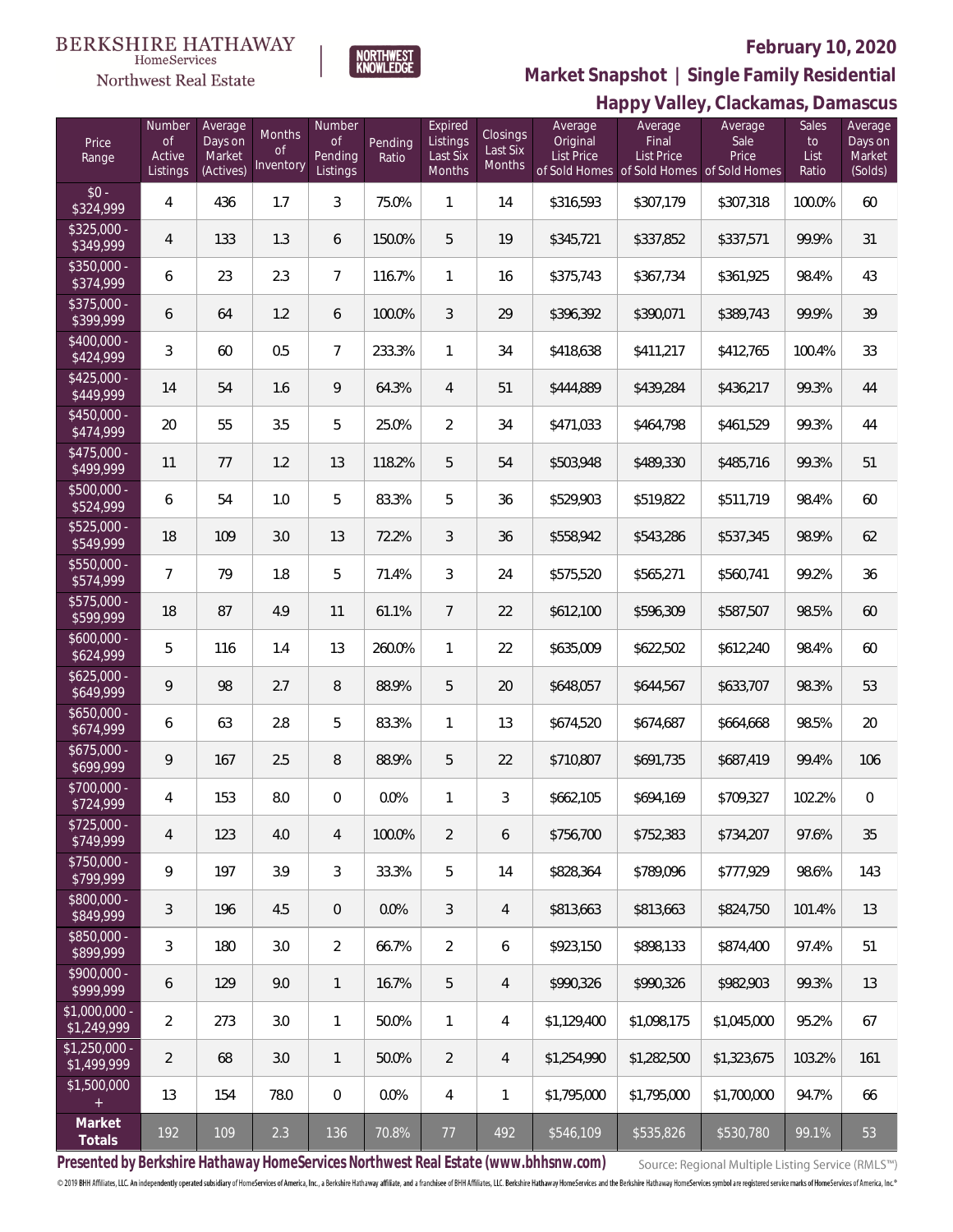

NORTHWEST<br>KNOWLEDGE

Northwest Real Estate

**Market Snapshot | Single Family Residential**

# **Estacada, Boring, Eagle Creek**

| Price<br>Range            | Number<br><b>of</b><br>Active<br>Listings | Average<br>Days on<br>Market<br>(Actives) | Months<br>0f<br>Inventory | Number<br><b>of</b><br>Pending<br>Listings | Pending<br>Ratio | Expired<br>Listings<br>Last Six<br>Months | <b>Closings</b><br>Last Six<br>Months | Average<br>Original<br>List Price | Average<br>Final<br>List Price<br>of Sold Homes of Sold Homes of Sold Homes | Average<br>Sale<br>Price | Sales<br>to<br>List<br>Ratio | Average<br>Days on<br>Market<br>(Solds) |
|---------------------------|-------------------------------------------|-------------------------------------------|---------------------------|--------------------------------------------|------------------|-------------------------------------------|---------------------------------------|-----------------------------------|-----------------------------------------------------------------------------|--------------------------|------------------------------|-----------------------------------------|
| $$0 -$<br>\$274,999       | $\overline{0}$                            | N/A                                       | 0.0                       | 4                                          | N/A              | $\Omega$                                  | 8                                     | \$208,988                         | \$199,100                                                                   | \$197,150                | 99.0%                        | 37                                      |
| $$275,000 -$<br>\$299,999 | 1                                         | 165                                       | 0.4                       | 3                                          | 300.0%           | $\mathbf{1}$                              | 14                                    | \$287,307                         | \$286,593                                                                   | \$287,100                | 100.2%                       | 24                                      |
| $$300,000 -$<br>\$324,999 | 1                                         | 13                                        | 0.2                       | 3                                          | 300.0%           | $\overline{0}$                            | 33                                    | \$314,602                         | \$311,493                                                                   | \$311,398                | 100.0%                       | 47                                      |
| $$325,000 -$<br>\$349,999 | 1                                         | $\overline{7}$                            | 0.2                       | 4                                          | 400.0%           | $\overline{2}$                            | 25                                    | \$345,410                         | \$338,619                                                                   | \$338,712                | 100.0%                       | 37                                      |
| $$350,000 -$<br>\$374,999 | 10                                        | 94                                        | 2.7                       | $\overline{7}$                             | 70.0%            | $\mathbf{1}$                              | 22                                    | \$363,136                         | \$361,389                                                                   | \$359,023                | 99.3%                        | 49                                      |
| \$375,000 -<br>\$399,999  | 5                                         | 103                                       | 1.3                       | 3                                          | 60.0%            | $\mathbf{1}$                              | 23                                    | \$391,893                         | \$382,880                                                                   | \$384,004                | 100.3%                       | 65                                      |
| $$400,000 -$<br>\$424,999 | $\overline{2}$                            | 25                                        | 1.0                       | 6                                          | 300.0%           | 4                                         | 12                                    | \$418,093                         | \$410,593                                                                   | \$408,505                | 99.5%                        | 59                                      |
| $$425,000 -$<br>\$449,999 | 5                                         | 164                                       | 4.3                       | 4                                          | 80.0%            | 6                                         | $\overline{7}$                        | \$437,689                         | \$436,260                                                                   | \$436,960                | 100.2%                       | 46                                      |
| $$450,000 -$<br>\$474,999 | 8                                         | 133                                       | 4.8                       | $\overline{2}$                             | 25.0%            | $\overline{0}$                            | 10                                    | \$466,910                         | \$462,524                                                                   | \$458,597                | 99.2%                        | 119                                     |
| $$475,000 -$<br>\$499,999 | $\overline{4}$                            | 48                                        | 1.8                       | $\overline{7}$                             | 175.0%           | $\overline{4}$                            | 13                                    | \$507,634                         | \$491,858                                                                   | \$485,792                | 98.8%                        | 57                                      |
| $$500,000 -$<br>\$524,999 | 0                                         | N/A                                       | 0.0                       | $\mathbf{1}$                               | N/A              | $\overline{2}$                            | 6                                     | \$528,000                         | \$511,992                                                                   | \$503,408                | 98.3%                        | 51                                      |
| \$525,000 -<br>\$549,999  | $\mathbf 0$                               | N/A                                       | 0.0                       | $\mathbf{1}$                               | N/A              | $\mathbf{1}$                              | 5                                     | \$571,590                         | \$542,580                                                                   | \$540,800                | 99.7%                        | 101                                     |
| \$550,000 -<br>\$574,999  | $\overline{0}$                            | N/A                                       | 0.0                       | $\mathbf{1}$                               | N/A              | $\mathbf{1}$                              | $\sqrt{2}$                            | \$565,750                         | \$565,750                                                                   | \$558,500                | 98.7%                        | 57                                      |
| $$575,000 -$<br>\$599,999 | 1                                         | 1                                         | 1.0                       | $\mathbf{1}$                               | 100.0%           | $\overline{2}$                            | 6                                     | \$629,615                         | \$598,281                                                                   | \$585,052                | 97.8%                        | 69                                      |
| $$600,000 -$<br>\$624,999 | 0                                         | N/A                                       | N/A                       | $\overline{0}$                             | N/A              | $\overline{0}$                            | $\mathbf 0$                           | N/A                               | N/A                                                                         | N/A                      | N/A                          | N/A                                     |
| $$625,000 -$<br>\$649,999 | 1                                         | 103                                       | 1.2                       | $\overline{0}$                             | 0.0%             | $\overline{0}$                            | 5                                     | \$689,780                         | \$660,980                                                                   | \$636,000                | 96.2%                        | 71                                      |
| $$650,000 -$<br>\$674,999 | 1                                         | 35                                        | 6.0                       | $\overline{0}$                             | 0.0%             | 4                                         | 1                                     | \$680,000                         | \$669,995                                                                   | \$660,000                | 98.5%                        | 113                                     |
| $$675,000 -$<br>\$699,999 | 1                                         | 192                                       | 6.0                       | $\mathbf{1}$                               | 100.0%           | $\mathbf{1}$                              | $\mathbf{1}$                          | \$659,000                         | \$659,000                                                                   | \$685,000                | 103.9%                       | 3                                       |
| $$700,000 -$<br>\$724,999 | $\boldsymbol{0}$                          | N/A                                       | 0.0                       | $\boldsymbol{0}$                           | N/A              | $\mathbf{0}$                              | 1                                     | \$725,000                         | \$725,000                                                                   | \$710,000                | 97.9%                        | 30                                      |
| $$725,000 -$<br>\$749,999 | $\mathbf 0$                               | N/A                                       | 0.0                       | $\mathbf{1}$                               | N/A              | 3                                         | $\mathbf{1}$                          | \$739,900                         | \$739,900                                                                   | \$730,000                | 98.7%                        | $\overline{7}$                          |
| $$750,000 -$<br>\$799,999 | 1                                         | 244                                       | 2.0                       | $\overline{2}$                             | 200.0%           | $\overline{2}$                            | 3                                     | \$861,000                         | \$819,333                                                                   | \$789,667                | 96.4%                        | 52                                      |
| $$800,000 -$<br>\$849,999 | 1                                         | 191                                       | 3.0                       | 3                                          | 300.0%           | $\mathbf{1}$                              | $\overline{2}$                        | \$824,000                         | \$824,000                                                                   | \$822,500                | 99.8%                        | 21                                      |
| \$850,000 -<br>\$899,999  | $\overline{2}$                            | 281                                       | 6.0                       | $\mathbf{1}$                               | 50.0%            | $\overline{2}$                            | $\overline{2}$                        | \$1,039,500                       | \$892,450                                                                   | \$865,000                | 96.9%                        | 78                                      |
| $$900,000 -$<br>\$999,999 | $\mathbf{1}$                              | 126                                       | 3.0                       | $\overline{0}$                             | 0.0%             | $\mathbf{1}$                              | $\overline{2}$                        | \$1,049,975                       | \$987,475                                                                   | \$921,250                | 93.3%                        | 69                                      |
| \$1,000,000<br>$+$        | 5                                         | 93                                        | 7.5                       | $\boldsymbol{0}$                           | 0.0%             | 5                                         | 4                                     | \$1,281,000                       | \$1,206,000                                                                 | \$1,112,250              | 92.2%                        | 134                                     |
| Market<br>Totals          | 51                                        | 111                                       | 1.5                       | 55                                         | 107.8%           | 44                                        | 208                                   | \$441,274                         | \$429,816                                                                   | \$424,449                | 98.8%                        | 55                                      |

**Presented by Berkshire Hathaway HomeServices Northwest Real Estate (www.bhhsnw.com)**

Source: Regional Multiple Listing Service (RMLS™)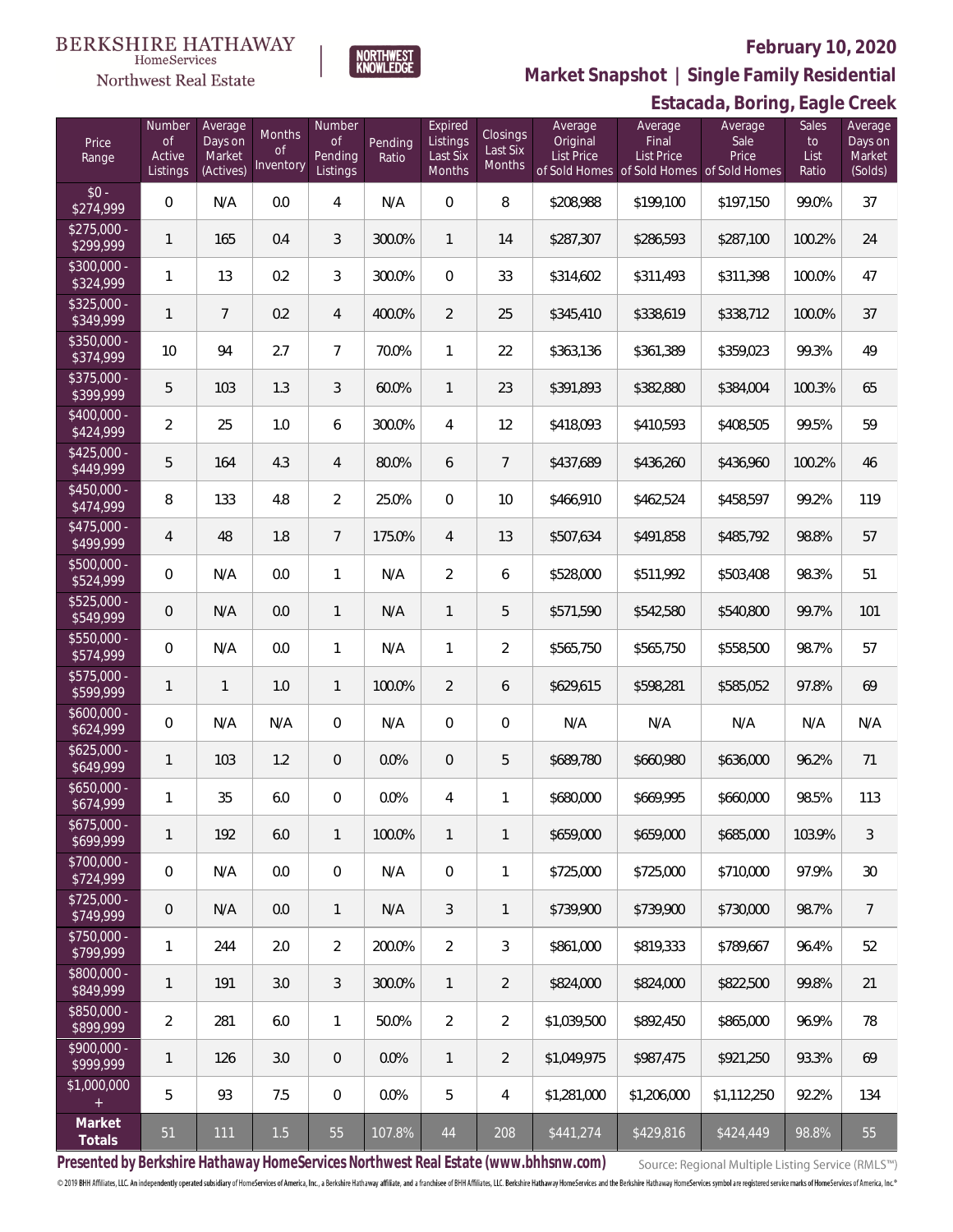**Oregon City, Beavercreek**



**Market Snapshot | Single Family Residential**

#### NORTHWEST<br>KNOWLEDGE HomeServices Northwest Real Estate

| Price<br>Range                | Number<br><b>of</b><br>Active<br>Listings | Average<br>Days on<br>Market<br>(Actives) | <b>Months</b><br>Οf<br>Inventory | Number<br>Οf<br>Pending<br>Listings | Pending<br>Ratio | Expired<br>Listings<br>Last Six<br>Months | Closings<br>Last Six<br>Months | Average<br>Original<br><b>List Price</b> | Average<br>Final<br><b>List Price</b><br>of Sold Homes of Sold Homes of Sold Homes | Average<br>Sale<br>Price | Sales<br>to<br>List<br>Ratio | Average<br>Days on<br>Market<br>(Solds) |
|-------------------------------|-------------------------------------------|-------------------------------------------|----------------------------------|-------------------------------------|------------------|-------------------------------------------|--------------------------------|------------------------------------------|------------------------------------------------------------------------------------|--------------------------|------------------------------|-----------------------------------------|
| $$0 -$<br>\$274,999           | $\overline{2}$                            | 145                                       | 1.0                              | 5                                   | 250.0%           | $\Omega$                                  | 12                             | \$255,900                                | \$242,693                                                                          | \$233,033                | 96.0%                        | 55                                      |
| $$275,000 -$<br>\$299,999     | $\overline{2}$                            | 48                                        | 1.0                              | $\overline{4}$                      | 200.0%           | $\overline{0}$                            | 12                             | \$310,308                                | \$303,233                                                                          | \$291,612                | 96.2%                        | 32                                      |
| $$300,000 -$<br>\$324,999     | 1                                         | 89                                        | 0.4                              | 5                                   | 500.0%           | $\Omega$                                  | 15                             | \$325,473                                | \$316,613                                                                          | \$310,820                | 98.2%                        | 40                                      |
| $$325,000 -$<br>\$349,999     | $\overline{0}$                            | N/A                                       | 0.0                              | 6                                   | N/A              | $\mathbf{1}$                              | 29                             | \$342,887                                | \$338,272                                                                          | \$338,732                | 100.1%                       | 24                                      |
| \$350,000 -<br>\$374,999      | 3                                         | 151                                       | 0.8                              | $\overline{4}$                      | 133.3%           | $\mathfrak{Z}$                            | 23                             | \$370,352                                | \$359,483                                                                          | \$360,932                | 100.4%                       | 42                                      |
| \$375,000 -<br>\$399,999      | 5                                         | 11                                        | 0.7                              | 10                                  | 200.0%           | 6                                         | 42                             | \$398,646                                | \$388,792                                                                          | \$387,974                | 99.8%                        | 29                                      |
| $$400,000 -$<br>\$424,999     | 4                                         | 43                                        | 0.6                              | 6                                   | 150.0%           | 3                                         | 41                             | \$426,102                                | \$414,198                                                                          | \$411,314                | 99.3%                        | 47                                      |
| $$425,000 -$<br>\$449,999     | $\overline{2}$                            | 489                                       | 0.2                              | 9                                   | 450.0%           | $\overline{2}$                            | 50                             | \$445,475                                | \$440,061                                                                          | \$437,513                | 99.4%                        | 31                                      |
| \$450,000 -<br>\$474,999      | 5                                         | 70                                        | 0.9                              | 8                                   | 160.0%           | $\overline{4}$                            | 33                             | \$475,674                                | \$467,682                                                                          | \$461,448                | 98.7%                        | 41                                      |
| \$475,000 -<br>\$499,999      | 5                                         | 49                                        | 1.0                              | 10                                  | 200.0%           | 5                                         | 31                             | \$500,760                                | \$491,141                                                                          | \$487,745                | 99.3%                        | 31                                      |
| \$500,000 -<br>\$524,999      | 12                                        | 114                                       | 4.0                              | $\overline{4}$                      | 33.3%            | $\mathfrak{Z}$                            | 18                             | \$516,738                                | \$512,173                                                                          | \$512,064                | 100.0%                       | 57                                      |
| \$525,000 -<br>\$549,999      | 16                                        | 171                                       | 3.4                              | 9                                   | 56.3%            | 5                                         | 28                             | \$555,888                                | \$543,834                                                                          | \$535,282                | 98.4%                        | 62                                      |
| \$550,000 -<br>\$574,999      | 3                                         | 83                                        | 0.9                              | 9                                   | 300.0%           | $\mathbf{1}$                              | 21                             | \$550,629                                | \$551,531                                                                          | \$559,175                | 101.4%                       | 64                                      |
| $$575,000 -$<br>\$599,999     | 6                                         | 119                                       | 2.6                              | 3                                   | 50.0%            | $\overline{2}$                            | 14                             | \$597,032                                | \$593,453                                                                          | \$590,095                | 99.4%                        | 65                                      |
| $$600,000 -$<br>\$624,999     | 3                                         | 258                                       | 1.5                              | $\mathbf{0}$                        | 0.0%             | $\Omega$                                  | 12                             | \$597,946                                | \$605,180                                                                          | \$609,411                | 100.7%                       | 73                                      |
| $$625,000 -$<br>\$649,999     | 6                                         | 106                                       | 9.0                              | 2                                   | 33.3%            | $\overline{4}$                            | $\overline{4}$                 | \$672,213                                | \$632,338                                                                          | \$631,250                | 99.8%                        | 45                                      |
| $$650,000 -$<br>\$674,999     | $\overline{2}$                            | 62                                        | 1.7                              | 1                                   | 50.0%            | $\mathbf{1}$                              | $\overline{7}$                 | \$626,821                                | \$666,729                                                                          | \$666,599                | 100.0%                       | 37                                      |
| $$675,000 -$<br>\$699,999     | $\mathbf 0$                               | N/A                                       | 0.0                              | $\mathbf{1}$                        | N/A              | $\mathbf{1}$                              | 11                             | \$694,721                                | \$688,151                                                                          | \$687,830                | 100.0%                       | 40                                      |
| \$700,000 -<br>\$749,999      | 4                                         | 81                                        | 1.5                              | $\mathbf{1}$                        | 25.0%            | $\mathbf{1}$                              | 16                             | \$735,543                                | \$732,639                                                                          | \$723,456                | 98.7%                        | 80                                      |
| \$750,000 -<br>\$799,999      | $\mathfrak{Z}$                            | 116                                       | 3.0                              | $\overline{2}$                      | 66.7%            | $\mathbf{0}$                              | 6                              | \$797,117                                | \$783,933                                                                          | \$773,333                | 98.6%                        | 66                                      |
| \$800,000 -<br>\$849,999      | 3                                         | 45                                        | 9.0                              | $\mathbf{1}$                        | 33.3%            | $\mathbf{1}$                              | $\overline{2}$                 | \$809,950                                | \$809,950                                                                          | \$819,750                | 101.2%                       | 5                                       |
| \$850,000 -<br>\$899,999      | $\mathfrak{Z}$                            | 112                                       | 4.5                              | $\mathfrak{Z}$                      | 100.0%           | $\overline{4}$                            | $\overline{4}$                 | \$909,900                                | \$894,900                                                                          | \$859,375                | 96.0%                        | 60                                      |
| \$900,000 -<br>\$999,999      | $\mathfrak{Z}$                            | 54                                        | 2.6                              | $\overline{2}$                      | 66.7%            | $\overline{4}$                            | $\overline{7}$                 | \$994,994                                | \$976,229                                                                          | \$954,943                | 97.8%                        | 109                                     |
| $$1,000,000 -$<br>\$1,499,999 | 8                                         | 138                                       | 24.0                             | 6                                   | 75.0%            | $\mathbf{1}$                              | $\overline{2}$                 | \$1,449,975                              | \$1,287,475                                                                        | \$1,225,000              | 95.1%                        | 122                                     |
| \$1,500,000<br>$+$            | $\mathfrak{Z}$                            | 229                                       | N/A                              | $\mathbf 0$                         | 0.0%             | $\mathfrak{Z}$                            | $\mathbf 0$                    | N/A                                      | N/A                                                                                | N/A                      | N/A                          | N/A                                     |
| Market<br>Totals              | 104                                       | 119                                       | $1.4$                            | 111                                 | 106.7%           | 55                                        | 440                            | \$491,372                                | \$483,524                                                                          | \$479,934                | 99.3%                        | 45                                      |

**Presented by Berkshire Hathaway HomeServices Northwest Real Estate (www.bhhsnw.com)**

Source: Regional Multiple Listing Service (RMLS™)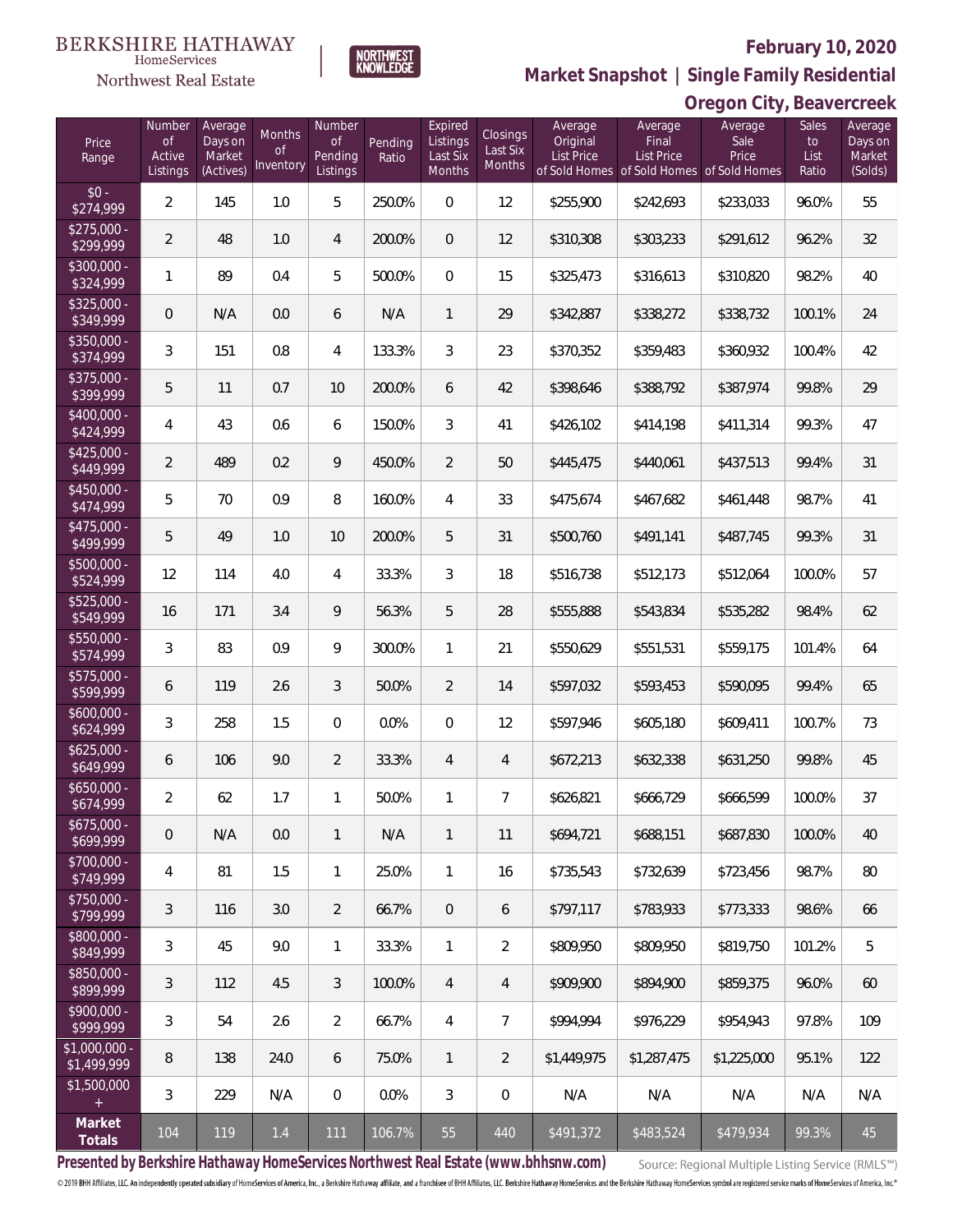



## **February 10, 2020**

**Market Snapshot | Single Family Residential**

**Canby**

| Price<br>Range            | Number<br><b>of</b><br>Active<br>Listings | Average<br>Days on<br>Market<br>(Actives) | <b>Months</b><br><b>of</b><br><b>Inventory</b> | Number<br><b>of</b><br>Pending<br>Listings | Pending<br>Ratio | Expired<br>Listings<br>Last Six<br>Months | Closings<br>Last Six<br><b>Months</b> | Average<br>Original<br>List Price | Average<br>Final<br>List Price<br>of Sold Homes of Sold Homes of Sold Homes | Average<br>Sale<br>Price | Sales<br>to<br>List<br>Ratio | J<br>Average<br>Days on<br>Market<br>(Solds) |
|---------------------------|-------------------------------------------|-------------------------------------------|------------------------------------------------|--------------------------------------------|------------------|-------------------------------------------|---------------------------------------|-----------------------------------|-----------------------------------------------------------------------------|--------------------------|------------------------------|----------------------------------------------|
| $$0 -$<br>\$274,999       | $\mathbf{1}$                              | 53                                        | 1.0                                            | $\mathbf{1}$                               | 100.0%           | $\boldsymbol{0}$                          | 6                                     | \$260,950                         | \$258,950                                                                   | \$259,433                | 100.2%                       | 30                                           |
| $$275,000 -$<br>\$299,999 | 1                                         | 13                                        | 0.9                                            | $\overline{2}$                             | 200.0%           | $\overline{2}$                            | $\overline{7}$                        | \$296,533                         | \$288,590                                                                   | \$291,643                | 101.1%                       | 32                                           |
| \$300,000 -<br>\$324,999  | $\mathbf 0$                               | N/A                                       | 0.0                                            | $\mathbf{1}$                               | N/A              | $\boldsymbol{0}$                          | 6                                     | \$317,300                         | \$314,283                                                                   | \$315,000                | 100.2%                       | 27                                           |
| $$325,000 -$<br>\$349,999 | $\overline{2}$                            | 186                                       | 1.1                                            | 3                                          | 150.0%           | $\boldsymbol{0}$                          | 11                                    | \$338,727                         | \$338,273                                                                   | \$335,000                | 99.0%                        | 21                                           |
| \$350,000 -<br>\$374,999  | 1                                         | 25                                        | 0.5                                            | $\overline{4}$                             | 400.0%           | $\overline{0}$                            | 11                                    | \$358,585                         | \$365,858                                                                   | \$364,948                | 99.8%                        | 19                                           |
| \$375,000 -<br>\$399,999  | $\overline{2}$                            | 47                                        | 0.6                                            | 3                                          | 150.0%           | $\mathbf{1}$                              | 21                                    | \$391,390                         | \$383,536                                                                   | \$385,986                | 100.6%                       | 28                                           |
| $$400,000 -$<br>\$424,999 | 4                                         | 42                                        | 1.6                                            | 3                                          | 75.0%            | $\overline{2}$                            | 15                                    | \$417,161                         | \$413,424                                                                   | \$413,465                | 100.0%                       | 63                                           |
| $$425,000 -$<br>\$449,999 | 9                                         | 83                                        | 4.9                                            | 10                                         | 111.1%           | $\overline{4}$                            | 11                                    | \$439,671                         | \$439,035                                                                   | \$436,320                | 99.4%                        | 64                                           |
| $$450,000 -$<br>\$474,999 | 10                                        | 90                                        | 3.8                                            | 9                                          | 90.0%            | $\boldsymbol{0}$                          | 16                                    | \$462,480                         | \$461,048                                                                   | \$463,933                | 100.6%                       | 50                                           |
| $$475,000 -$<br>\$499,999 | 11                                        | 127                                       | 4.7                                            | 11                                         | 100.0%           | $\overline{4}$                            | 14                                    | \$492,675                         | \$488,430                                                                   | \$487,701                | 99.9%                        | 131                                          |
| $$500,000 -$<br>\$524,999 | 5                                         | 42                                        | 2.1                                            | 5                                          | 100.0%           | $\mathbf{1}$                              | 14                                    | \$513,904                         | \$510,677                                                                   | \$509,123                | 99.7%                        | 87                                           |
| \$525,000 -<br>\$549,999  | 3                                         | 98                                        | 4.5                                            | 6                                          | 200.0%           | $\overline{2}$                            | 4                                     | \$565,975                         | \$561,476                                                                   | \$544,840                | 97.0%                        | 23                                           |
| \$550,000 -<br>\$574,999  | 1                                         | 46                                        | 2.0                                            | $\mathfrak{Z}$                             | 300.0%           | $\mathbf 0$                               | 3                                     | \$543,267                         | \$558,250                                                                   | \$556,303                | 99.7%                        | 80                                           |
| \$575,000 -<br>\$599,999  | 1                                         | 177                                       | 2.0                                            | 3                                          | 300.0%           | $\mathbf{1}$                              | 3                                     | \$532,967                         | \$563,510                                                                   | \$577,079                | 102.4%                       | 87                                           |
| $$600,000 -$<br>\$624,999 | $\mathbf 0$                               | N/A                                       | 0.0                                            | $\boldsymbol{0}$                           | N/A              | $\mathbf{1}$                              | 1                                     | \$649,900                         | \$624,900                                                                   | \$624,900                | 100.0%                       | 113                                          |
| $$625,000 -$<br>\$649,999 | 1                                         | 178                                       | 6.0                                            | $\mathbf 0$                                | 0.0%             | $\boldsymbol{0}$                          | $\mathbf{1}$                          | \$629,900                         | \$629,900                                                                   | \$629,900                | 100.0%                       | $\overline{7}$                               |
| $$650,000 -$<br>\$674,999 | 0                                         | N/A                                       | 0.0                                            | $\overline{0}$                             | N/A              | $\mathbf 0$                               | 1                                     | \$649,950                         | \$649,950                                                                   | \$650,000                | 100.0%                       | 3                                            |
| $$675,000 -$<br>\$699,999 | 1                                         | 19                                        | N/A                                            | $\overline{0}$                             | 0.0%             | $\overline{0}$                            | $\mathbf 0$                           | N/A                               | N/A                                                                         | N/A                      | N/A                          | N/A                                          |
| $$700,000 -$<br>\$749,999 | $\mathbf 0$                               | N/A                                       | 0.0                                            | $\overline{0}$                             | N/A              | $\mathbf 0$                               | $\mathbf{1}$                          | \$699,900                         | \$711,217                                                                   | \$711,217                | 100.0%                       | $\mathbf{1}$                                 |
| $$750,000 -$<br>\$799,999 | $\mathbf 0$                               | N/A                                       | 0.0                                            | $\mathbf 0$                                | N/A              | $\mathbf 0$                               | $\mathbf{1}$                          | \$849,900                         | \$799,900                                                                   | \$790,000                | 98.8%                        | 132                                          |
| \$800,000 -<br>\$849,999  | 0                                         | N/A                                       | N/A                                            | $\overline{0}$                             | N/A              | $\mathbf 0$                               | 0                                     | N/A                               | N/A                                                                         | N/A                      | N/A                          | N/A                                          |
| \$850,000 -<br>\$899,999  | $\overline{2}$                            | 66                                        | N/A                                            | $\mathbf 0$                                | 0.0%             | $\mathbf 0$                               | 0                                     | N/A                               | N/A                                                                         | N/A                      | N/A                          | N/A                                          |
| $$900,000 -$<br>\$949,999 | $\overline{2}$                            | 118                                       | N/A                                            | $\mathbf{1}$                               | 50.0%            | $\boldsymbol{0}$                          | 0                                     | N/A                               | N/A                                                                         | N/A                      | N/A                          | N/A                                          |
| $$950,000 -$<br>\$999,999 | 1                                         | 226                                       | N/A                                            | $\mathbf 0$                                | 0.0%             | $\mathbf{1}$                              | 0                                     | N/A                               | N/A                                                                         | N/A                      | N/A                          | N/A                                          |
| \$1,000,000<br>$^+$       | 1                                         | 421                                       | N/A                                            | $\mathbf{1}$                               | 100.0%           | $\mathbf{1}$                              | 0                                     | N/A                               | N/A                                                                         | N/A                      | N/A                          | N/A                                          |
| Market<br>Totals          | 59                                        | 97                                        | 2.4                                            | 66                                         | 111.9%           | 20                                        | 147                                   | \$428,521                         | \$426,403                                                                   | \$426,250                | 100.0%                       | 54                                           |

**Presented by Berkshire Hathaway HomeServices Northwest Real Estate (www.bhhsnw.com)**

Source: Regional Multiple Listing Service (RMLS™)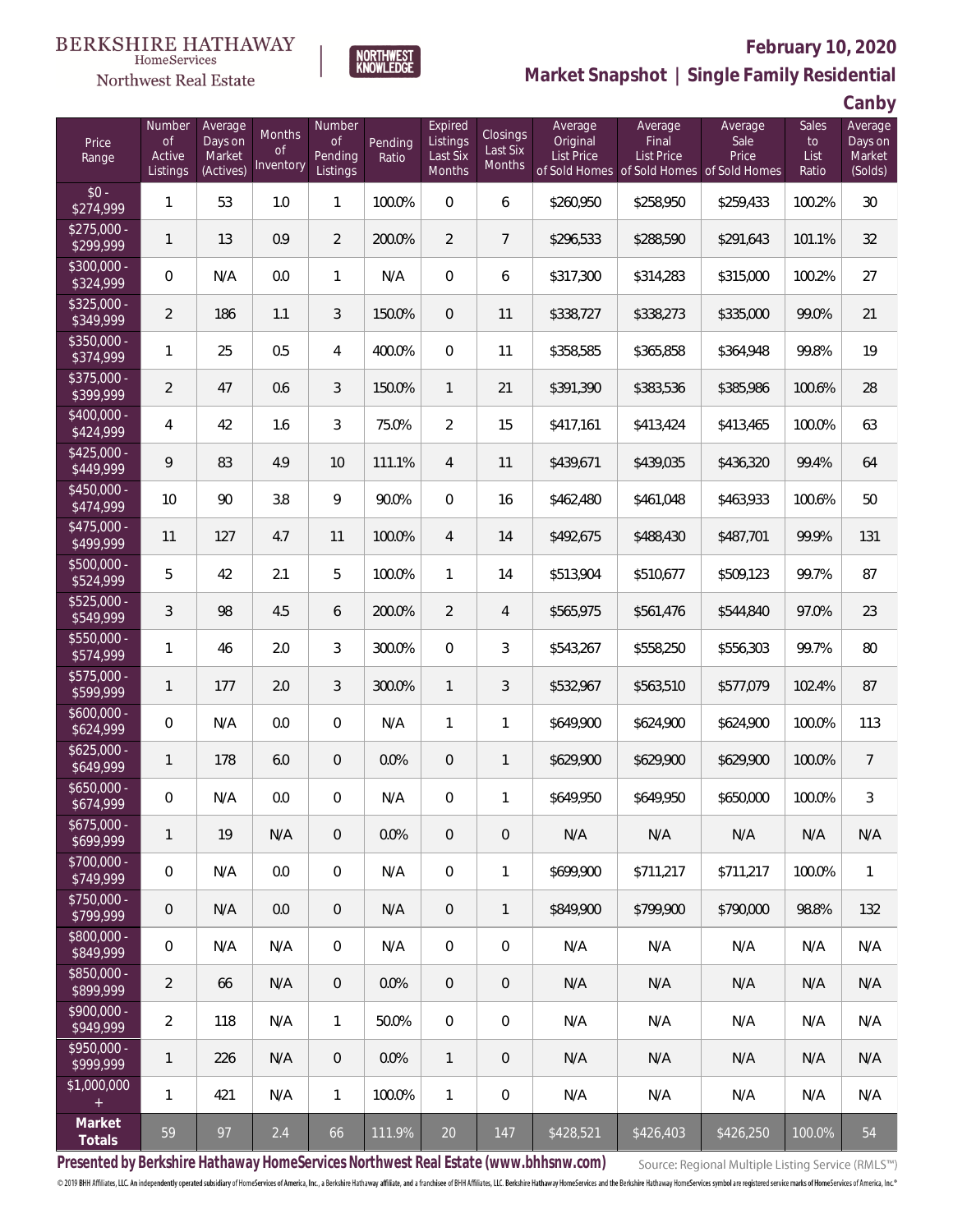**Molalla, Mulino, Colton**



Number

**NORTHWEST**<br>KNOWLEDGE

Expired

Northwest Real Estate

 $\frac{1}{\$32}\$ 

 $\frac{$35}{\$3}$ 

 $\frac{$37}{\$39}$ 

 $\frac{1}{1}$ <br>\$40<br>\$42

 $\frac{$52}{$54}$ 

 $rac{1}{$55}\$ 

 $\frac{$57}{$50}$ 

 $$60$ <br>\$62

 $$62$ 

 $$65$ <br> $$6$ 

 $$67$ <br>\$6<sup>0</sup>

 $\frac{$70}{$7}$ 

 $\frac{$75}{$70}$ 

 $$80$ <br> $$84$ 

\$85<br>\$80

 $$90$ 

 $$1,0$ 

**Market Snapshot | Single Family Residential**

**Average** 

**Average** 

| Price<br>Range                                  | Number<br><b>of</b><br>Active<br>Listings | Average<br>Days on<br>Market<br>(Actives) | Months<br><b>of</b><br>Inventory | Number<br>0f<br>Pending<br>Listings | Pending<br>Ratio | Expired<br>Listings<br>Last Six<br>Months | <b>Closings</b><br>Last Six<br><b>Months</b> | Average<br>Original<br><b>List Price</b> | Average<br>Final<br><b>List Price</b><br>of Sold Homes of Sold Homes of Sold Homes | Average<br>Sale<br>Price | Sales<br>to<br>List<br>Ratio | Average<br>Days on<br>Market<br>(Solds) |
|-------------------------------------------------|-------------------------------------------|-------------------------------------------|----------------------------------|-------------------------------------|------------------|-------------------------------------------|----------------------------------------------|------------------------------------------|------------------------------------------------------------------------------------|--------------------------|------------------------------|-----------------------------------------|
| $$0 -$<br>\$249,999                             | 3                                         | 131                                       | 4.5                              | 1                                   | 33.3%            | 1                                         | 4                                            | \$201,250                                | \$191,250                                                                          | \$176,875                | 92.5%                        | 42                                      |
| \$250,000 -<br>\$274,999                        | 1                                         | 77                                        | 0.8                              | $\mathbf{1}$                        | 100.0%           | $\overline{0}$                            | 8                                            | \$264.595                                | \$264,595                                                                          | \$259,063                | 97.9%                        | 26                                      |
| $$275,000 -$<br>\$299,999                       | 5                                         | 134                                       | 1.8                              | 3                                   | 60.0%            | $\overline{4}$                            | 17                                           | \$290,165                                | \$289,324                                                                          | \$289,265                | 100.0%                       | 36                                      |
| \$300,000 -<br>\$324,999                        | 1                                         | 33                                        | 0.3                              | 5                                   | 500.0%           | 2                                         | 19                                           | \$323,074                                | \$317,726                                                                          | \$316,221                | 99.5%                        | 63                                      |
| \$325,000 -<br>\$349,999                        | 11                                        | 51                                        | 2.1                              | 8                                   | 72.7%            | 11                                        | 32                                           | \$339,199                                | \$335,780                                                                          | \$335,577                | 99.9%                        | 44                                      |
| \$350,000 -<br>\$374,999                        | 2                                         | 12                                        | 0.7                              | 6                                   | 300.0%           | 2                                         | 18                                           | \$366,822                                | \$364,317                                                                          | \$365,337                | 100.3%                       | 39                                      |
| \$375,000 -<br>\$399,999                        | 5                                         | 120                                       | 1.3                              | 5                                   | 100.0%           | $\overline{4}$                            | 24                                           | \$399,383                                | \$393,738                                                                          | \$388,342                | 98.6%                        | 74                                      |
| \$400,000 -<br>\$424,999                        | $\overline{2}$                            | 32                                        | 1.2                              | $\overline{0}$                      | 0.0%             | $\overline{0}$                            | 10                                           | \$435,315                                | \$417,615                                                                          | \$411,580                | 98.6%                        | 100                                     |
| \$425,000 -<br>\$449,999                        | 3                                         | 20                                        | 2.3                              | $\mathbf{1}$                        | 33.3%            | $\overline{2}$                            | 8                                            | \$484,769                                | \$441,781                                                                          | \$438,969                | 99.4%                        | 65                                      |
| \$450,000 -<br>\$474,999                        | $\overline{2}$                            | 34                                        | 2.4                              | $\overline{2}$                      | 100.0%           | $\overline{0}$                            | 5                                            | \$482,560                                | \$467,360                                                                          | \$458,000                | 98.0%                        | 115                                     |
| \$475,000 -<br>\$499,999                        | 1                                         | 147                                       | 1.0                              | $\overline{0}$                      | 0.0%             | $\mathbf{1}$                              | 6                                            | \$523,300                                | \$503,216                                                                          | \$485,333                | 96.4%                        | 68                                      |
| \$500,000 -<br>\$524,999                        | $\mathbf{0}$                              | N/A                                       | 0.0                              | $\overline{0}$                      | N/A              | $\theta$                                  | 4                                            | \$547,475                                | \$510,000                                                                          | \$505,625                | 99.1%                        | 55                                      |
| \$525,000 -<br>\$549,999                        | $\overline{2}$                            | 61                                        | 3.0                              | 1                                   | 50.0%            | $\mathbf 0$                               | 4                                            | \$558,222                                | \$554,500                                                                          | \$542,750                | 97.9%                        | 35                                      |
| \$550,000 -<br>\$574,999                        | 1                                         | 5                                         | 2.0                              | $\overline{0}$                      | 0.0%             | $\theta$                                  | 3                                            | \$579,333                                | \$566,000                                                                          | \$558,833                | 98.7%                        | 37                                      |
| \$575,000 -<br>\$599,999                        | $\Omega$                                  | N/A                                       | 0.0                              | $\overline{2}$                      | N/A              | $\mathbf 0$                               | 3                                            | \$632,667                                | \$594,467                                                                          | \$591,667                | 99.5%                        | 101                                     |
| \$600,000 -<br>\$624,999                        | $\mathbf{0}$                              | N/A                                       | 0.0                              | $\overline{0}$                      | N/A              | $\mathbf{1}$                              | 3                                            | \$811,633                                | \$677,967                                                                          | \$611,858                | 90.2%                        | 171                                     |
| $$625,000 -$<br>\$649,999                       | 1                                         | 28                                        | 1.5                              | $\overline{2}$                      | 200.0%           | 3                                         | 4                                            | \$668,000                                | \$649,250                                                                          | \$632,000                | 97.3%                        | 48                                      |
| $$650,000 -$<br>\$674,999                       | 3                                         | 118                                       | 9.0                              | $\mathbf 0$                         | 0.0%             | $\overline{0}$                            | 2                                            | \$725,950                                | \$725,950                                                                          | \$659,000                | 90.8%                        | 6                                       |
| \$675,000 -<br>\$699,999                        | $\overline{4}$                            | 209                                       | N/A                              | 0                                   | 0.0%             | 3                                         | 0                                            | N/A                                      | N/A                                                                                | N/A                      | N/A                          | N/A                                     |
| \$700,000 -<br>\$749,999                        | $\mathbf 0$                               | N/A                                       | 0.0                              | $\overline{0}$                      | N/A              | 1                                         | 2                                            | \$812,500                                | \$772,500                                                                          | \$726,500                | 94.0%                        | 103                                     |
| \$750,000 -<br>\$799,999                        | $\mathbf{1}$                              | 13                                        | 6.0                              | 0                                   | 0.0%             | $\mathbf 0$                               | 1                                            | \$755,000                                | \$755,000                                                                          | \$755,000                | 100.0%                       | 4                                       |
| \$800,000 -<br>\$849,999                        | $\theta$                                  | N/A                                       | 0.0                              | $\overline{0}$                      | N/A              | $\mathbf 0$                               | 1                                            | \$849,000                                | \$849,000                                                                          | \$820,000                | 96.6%                        | 65                                      |
| \$850,000 -<br>\$899,999                        | $\overline{2}$                            | 159                                       | 12.0                             | 0                                   | 0.0%             | $\mathbf 0$                               | 1                                            | \$874,000                                | \$849,900                                                                          | \$865,000                | 101.8%                       | 71                                      |
| \$900,000 -<br>\$999,999                        | $\theta$                                  | N/A                                       | N/A                              | $\overline{0}$                      | N/A              | 1                                         | 0                                            | N/A                                      | N/A                                                                                | N/A                      | N/A                          | N/A                                     |
| \$1,000,000<br>$\begin{array}{c} + \end{array}$ | 1                                         | 4                                         | N/A                              | $\mathbf{0}$                        | 0.0%             | $\overline{2}$                            | 0                                            | N/A                                      | N/A                                                                                | N/A                      | N/A                          | N/A                                     |
| Market<br>Totals                                | 51                                        | 86                                        | 1.7                              | 37                                  | 72.5%            | 38                                        | 179                                          | \$410,837                                | \$399,313                                                                          | \$393,238                | 98.5%                        | 58                                      |

**Presented by Berkshire Hathaway HomeServices Northwest Real Estate (www.bhhsnw.com)**

Source: Regional Multiple Listing Service (RMLS™)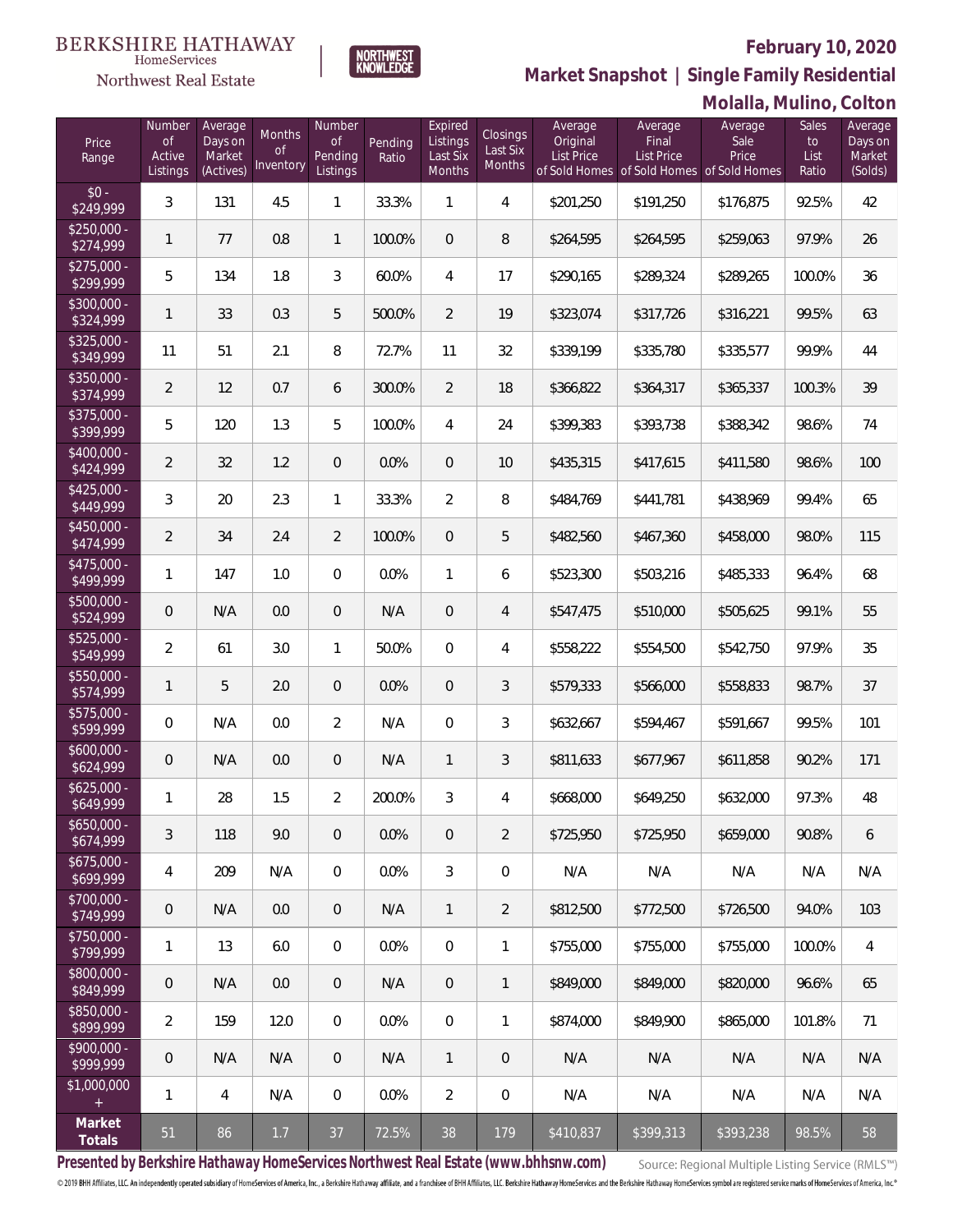**NORTHWEST**<br>KNOWLEDGE



# **February 10, 2020**

**Market Snapshot | Single Family Residential**

## **Lake Oswego**

| Price<br>Range                | Number<br><b>of</b><br>Active<br>Listings | Average<br>Days on<br>Market<br>(Actives) | Months<br><b>of</b><br>Inventory | Number<br><b>of</b><br>Pending<br>Listings | Pending<br>Ratio | Expired<br>Listings<br>Last Six<br>Months | <b>Closings</b><br>Last Six<br>Months | Average<br>Original<br><b>List Price</b> | Average<br>Final<br>List Price<br>of Sold Homes of Sold Homes of Sold Homes | Average<br>Sale<br>Price | Sales<br>to<br>List<br>Ratio | Average<br>Days on<br>Market<br>(Solds) |
|-------------------------------|-------------------------------------------|-------------------------------------------|----------------------------------|--------------------------------------------|------------------|-------------------------------------------|---------------------------------------|------------------------------------------|-----------------------------------------------------------------------------|--------------------------|------------------------------|-----------------------------------------|
| $$0 -$<br>\$424,999           | 6                                         | 49                                        | 2.4                              | 5                                          | 83.3%            | $\mathfrak{Z}$                            | 15                                    | \$392,373                                | \$377,305                                                                   | \$370,502                | 98.2%                        | 31                                      |
| $$425,000 -$<br>\$449,999     | 0                                         | N/A                                       | 0.0                              | $\overline{2}$                             | N/A              | $\mathbf{1}$                              | 10                                    | \$455,630                                | \$438,330                                                                   | \$433,140                | 98.8%                        | 82                                      |
| $$450,000 -$<br>\$474,999     | $\overline{0}$                            | N/A                                       | 0.0                              | $\overline{2}$                             | N/A              | $\overline{2}$                            | 11                                    | \$514,264                                | \$470,591                                                                   | \$459,773                | 97.7%                        | 90                                      |
| $$475,000 -$<br>\$499,999     | $\overline{2}$                            | 70                                        | 1.2                              | $\mathfrak{Z}$                             | 150.0%           | $\mathbf{1}$                              | 10                                    | \$508,850                                | \$497,950                                                                   | \$488,305                | 98.1%                        | 32                                      |
| $$500,000 -$<br>\$524,999     | $\overline{0}$                            | N/A                                       | 0.0                              | $\overline{0}$                             | N/A              | $\overline{2}$                            | 14                                    | \$535,800                                | \$523,943                                                                   | \$511,057                | 97.5%                        | 41                                      |
| $$525,000 -$<br>\$549,999     | $\mathbf{1}$                              | 57                                        | 0.4                              | 5                                          | 500.0%           | $\overline{0}$                            | 16                                    | \$553,500                                | \$543,550                                                                   | \$538,313                | 99.0%                        | 29                                      |
| $$550,000 -$<br>\$574,999     | 1                                         | 3                                         | 1.0                              | 5                                          | 500.0%           | $\overline{2}$                            | 6                                     | \$576,317                                | \$571,150                                                                   | \$555,000                | 97.2%                        | 21                                      |
| $$575,000 -$<br>\$599,999     | 4                                         | 77                                        | 1.0                              | 6                                          | 150.0%           | $\overline{4}$                            | 24                                    | \$624,263                                | \$599,667                                                                   | \$585,176                | 97.6%                        | 51                                      |
| $$600,000 -$<br>\$624,999     | 1                                         | 19                                        | 0.4                              | $\overline{2}$                             | 200.0%           | $\overline{0}$                            | 16                                    | \$653,220                                | \$627,826                                                                   | \$612,218                | 97.5%                        | 55                                      |
| $$625,000 -$<br>\$649,999     | $\overline{a}$                            | 157                                       | 1.3                              | $\overline{0}$                             | 0.0%             | $\mathfrak{Z}$                            | 9                                     | \$678,967                                | \$651,089                                                                   | \$635,456                | 97.6%                        | 47                                      |
| $$650,000 -$<br>\$699,999     | 3                                         | 73                                        | 0.8                              | 6                                          | 200.0%           | 5                                         | 24                                    | \$715,366                                | \$687,508                                                                   | \$673,863                | 98.0%                        | 53                                      |
| $$700,000 -$<br>\$749,999     | 4                                         | 51                                        | 1.3                              | $\overline{0}$                             | 0.0%             | $\overline{2}$                            | 18                                    | \$754,581                                | \$740,200                                                                   | \$723,235                | 97.7%                        | 60                                      |
| $$750,000 -$<br>\$799,999     | 3                                         | 193                                       | 1.0                              | $\mathbf{1}$                               | 33.3%            | 10                                        | 18                                    | \$796,078                                | \$781,597                                                                   | \$770,222                | 98.5%                        | 45                                      |
| \$800,000 -<br>849,999        | 0                                         | N/A                                       | 0.0                              | $\overline{4}$                             | N/A              | $\overline{2}$                            | 12                                    | \$863,225                                | \$821,400                                                                   | \$810,625                | 98.7%                        | 40                                      |
| $$850,000 -$<br>\$899,999     | 7                                         | 58                                        | 2.3                              | $\overline{4}$                             | 57.1%            | 5                                         | 18                                    | \$918,489                                | \$879,575                                                                   | \$873,736                | 99.3%                        | 53                                      |
| \$900,000 -<br>\$999,999      | 5                                         | 64                                        | 1.8                              | $\overline{4}$                             | 80.0%            | 5                                         | 17                                    | \$1,035,692                              | \$988,835                                                                   | \$955,398                | 96.6%                        | 111                                     |
| \$1,000,000 -<br>\$1,099,999  | 3                                         | 54                                        | 0.9                              | $\overline{0}$                             | 0.0%             | $\overline{4}$                            | 19                                    | \$1,130,369                              | \$1,084,100                                                                 | \$1,055,219              | 97.3%                        | 89                                      |
| $$1,100,000$ -<br>\$1,199,999 | $\overline{7}$                            | 95                                        | 4.7                              | 3                                          | 42.9%            | $\mathfrak{Z}$                            | 9                                     | \$1,199,078                              | \$1,166,706                                                                 | \$1,152,328              | 98.8%                        | 128                                     |
| \$1,200,000 -<br>\$1,299,999  | 8                                         | 100                                       | 3.7                              | 3                                          | 37.5%            | $\overline{4}$                            | 13                                    | \$1,299,219                              | \$1,278,000                                                                 | \$1,239,923              | 97.0%                        | 67                                      |
| \$1,300,000 -<br>\$1,399,999  | $\overline{2}$                            | 15                                        | 0.9                              | $\overline{0}$                             | 0.0%             | $\mathfrak{Z}$                            | 14                                    | \$1,419,996                              | \$1,382,707                                                                 | \$1,345,929              | 97.3%                        | 63                                      |
| $$1,400,000$ -<br>\$1,499,999 | 9                                         | 83                                        | 6.8                              | $\overline{4}$                             | 44.4%            | 5                                         | 8                                     | \$1,492,375                              | \$1,491,238                                                                 | \$1,454,948              | 97.6%                        | 39                                      |
| \$1,500,000 -<br>\$1,749,999  | 11                                        | 94                                        | 6.6                              | $\overline{4}$                             | 36.4%            | 5                                         | 10                                    | \$1,710,780                              | \$1,693,180                                                                 | \$1,599,100              | 94.4%                        | 91                                      |
| $$1,750,000 -$<br>\$1,999,999 | 10                                        | 88                                        | 15.0                             | $\mathbf 0$                                | 0.0%             | 8                                         | $\overline{4}$                        | \$2,048,475                              | \$2,023,975                                                                 | \$1,904,125              | 94.1%                        | 146                                     |
| $$2,000,000 -$<br>\$2,499,999 | 9                                         | 161                                       | 6.0                              | 3                                          | 33.3%            | $\mathfrak{Z}$                            | 9                                     | \$2,409,322                              | \$2,329,211                                                                 | \$2,228,611              | 95.7%                        | 81                                      |
| \$2,500,000<br>$+$            | 16                                        | 189                                       | 9.6                              | $\mathbf 0$                                | 0.0%             | $\overline{4}$                            | 10                                    | \$3,839,200                              | \$3,798,700                                                                 | \$3,660,900              | 96.4%                        | 171                                     |
| Market<br>Totals              | 114                                       | 102                                       | $2.0\,$                          | 66                                         | 57.9%            | 86                                        | 334                                   | \$983,476                                | \$956,061                                                                   | \$929,740                | 97.2%                        | 65                                      |

**Presented by Berkshire Hathaway HomeServices Northwest Real Estate (www.bhhsnw.com)**

Source: Regional Multiple Listing Service (RMLS™)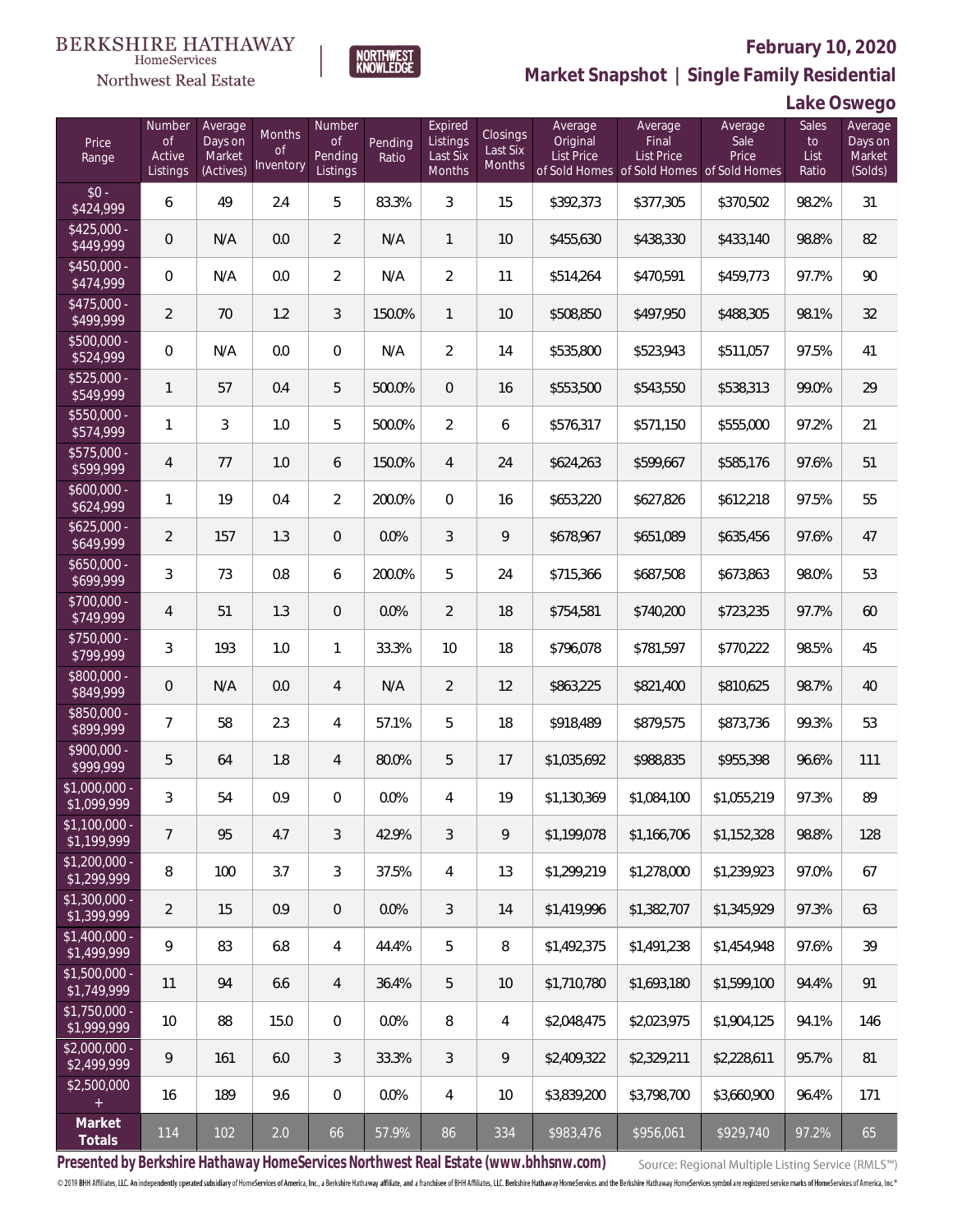## Northwest Real Estate



# **February 10, 2020**

**Market Snapshot | Single Family Residential**

**West Linn**

| Price<br>Range                | Number<br><b>of</b><br>Active<br>Listings | Average<br>Days on<br>Market<br>(Actives) | Months<br>Οf<br>Inventory | Number<br><b>of</b><br>Pending<br>Listings | Pending<br>Ratio | Expired<br>Listings<br>Last Six<br>Months | Closings<br>Last Six<br>Months | Average<br>Original<br><b>List Price</b> | Average<br>Final<br><b>List Price</b><br>of Sold Homes of Sold Homes of Sold Homes | Average<br>Sale<br>Price | Sales<br>to<br>List<br>Ratio | Average<br>Days on<br>Market<br>(Solds) |
|-------------------------------|-------------------------------------------|-------------------------------------------|---------------------------|--------------------------------------------|------------------|-------------------------------------------|--------------------------------|------------------------------------------|------------------------------------------------------------------------------------|--------------------------|------------------------------|-----------------------------------------|
| $$0 -$<br>\$349,999           | $\mathbf{1}$                              | 24                                        | 0.4                       | 4                                          | 400.0%           | 1                                         | 14                             | \$317,879                                | \$309,450                                                                          | \$300,625                | 97.1%                        | 56                                      |
| $$350,000 -$<br>\$374,999     | $\overline{0}$                            | N/A                                       | 0.0                       | $\mathbf{1}$                               | N/A              | $\overline{0}$                            | 11                             | \$378,727                                | \$360,173                                                                          | \$356,648                | 99.0%                        | 46                                      |
| $$375,000 -$<br>\$399,999     | $\overline{2}$                            | 14                                        | 1.2                       | $\mathbf{1}$                               | 50.0%            | $\Omega$                                  | 10                             | \$399,420                                | \$392,920                                                                          | \$389,330                | 99.1%                        | 25                                      |
| $$400,000 -$<br>\$424,999     | $\overline{0}$                            | N/A                                       | 0.0                       | 3                                          | N/A              | $\overline{0}$                            | 11                             | \$421,977                                | \$412,836                                                                          | \$409,864                | 99.3%                        | 41                                      |
| $$425,000 -$<br>\$449,999     | $\mathbf{1}$                              | 8                                         | 0.4                       | 4                                          | 400.0%           | $\overline{2}$                            | 14                             | \$448,900                                | \$439,929                                                                          | \$437,064                | 99.3%                        | 41                                      |
| $$450,000 -$<br>\$474,999     | $\mathbf{1}$                              | $\overline{4}$                            | 0.6                       | $\mathbf{1}$                               | 100.0%           | $\overline{0}$                            | 10                             | \$476,780                                | \$463,470                                                                          | \$458,322                | 98.9%                        | 44                                      |
| $$475,000 -$<br>\$499,999     | $\mathbf{1}$                              | 17                                        | 0.5                       | 4                                          | 400.0%           | $\overline{4}$                            | 13                             | \$501,154                                | \$485,258                                                                          | \$483,925                | 99.7%                        | 48                                      |
| \$500,000 -<br>\$524,999      | $\mathbf{1}$                              | 116                                       | 0.5                       | $\overline{2}$                             | 200.0%           | $\overline{0}$                            | 11                             | \$538,327                                | \$518,409                                                                          | \$513,241                | 99.0%                        | 61                                      |
| $$525,000 -$<br>\$549,999     | 3                                         | 8                                         | 2.6                       | $\mathbf{1}$                               | 33.3%            | $\mathbf{1}$                              | $\overline{7}$                 | \$548,264                                | \$541,393                                                                          | \$535,329                | 98.9%                        | 38                                      |
| \$550,000 -<br>\$574,999      | $\overline{2}$                            | 32                                        | 0.7                       | 3                                          | 150.0%           | $\mathbf{1}$                              | 17                             | \$574,543                                | \$564,237                                                                          | \$564,141                | 100.0%                       | 58                                      |
| \$575,000 -<br>\$599,999      | $\mathbf{1}$                              | 5                                         | 0.9                       | 5                                          | 500.0%           | $\overline{2}$                            | $\overline{7}$                 | \$600,529                                | \$591,100                                                                          | \$586,002                | 99.1%                        | 44                                      |
| $$600,000 -$<br>\$624,999     | $\overline{0}$                            | N/A                                       | 0.0                       | $\mathbf{1}$                               | N/A              | $\mathbf{1}$                              | 12                             | \$630,879                                | \$613,883                                                                          | \$612,108                | 99.7%                        | 43                                      |
| $$625,000 -$<br>\$649,999     | 1                                         | 10                                        | 0.6                       | $\mathfrak{Z}$                             | 300.0%           | 3                                         | 10                             | \$654,270                                | \$645,620                                                                          | \$631,275                | 97.8%                        | 57                                      |
| $$650,000 -$<br>\$674,999     | $\overline{2}$                            | 64                                        | 0.9                       | 3                                          | 150.0%           | $\overline{0}$                            | 14                             | \$691,461                                | \$670,746                                                                          | \$660,196                | 98.4%                        | 73                                      |
| $$675,000 -$<br>\$699,999     | 5                                         | 46                                        | 3.0                       | $\overline{4}$                             | 80.0%            | 3                                         | 10                             | \$709,705                                | \$691,725                                                                          | \$684,562                | 99.0%                        | 58                                      |
| $$700,000 -$<br>\$724,999     | 0                                         | N/A                                       | 0.0                       | $\mathbf{1}$                               | N/A              | $\overline{0}$                            | 5                              | \$732,550                                | \$715,540                                                                          | \$709,100                | 99.1%                        | 66                                      |
| $$725,000 -$<br>\$749,999     | $\overline{a}$                            | 147                                       | 3.0                       | $\overline{2}$                             | 100.0%           | 4                                         | $\overline{4}$                 | \$771,175                                | \$751,200                                                                          | \$737,475                | 98.2%                        | 42                                      |
| $$750,000 -$<br>\$799,999     | 10                                        | 104                                       | 4.3                       | $\overline{2}$                             | 20.0%            | $\mathbf{1}$                              | 14                             | \$802,564                                | \$788,993                                                                          | \$782,336                | 99.2%                        | 50                                      |
| $$800,000 -$<br>\$849,999     | 4                                         | 146                                       | 2.7                       | $\overline{2}$                             | 50.0%            | 4                                         | 9                              | \$835,511                                | \$831,794                                                                          | \$820,433                | 98.6%                        | 37                                      |
| $$850,000 -$<br>\$899,999     | $\mathfrak{Z}$                            | 58                                        | 3.0                       | $\mathbf{1}$                               | 33.3%            | $\overline{2}$                            | 6                              | \$877,617                                | \$857,950                                                                          | \$865,003                | 100.8%                       | 49                                      |
| $$900,000 -$<br>\$999,999     | 5                                         | 108                                       | 5.0                       | $\overline{2}$                             | 40.0%            | $\mathbf{1}$                              | 6                              | \$947,217                                | \$949,380                                                                          | \$941,831                | 99.2%                        | 14                                      |
| \$1,000,000 -<br>\$1,249,999  | 5                                         | 134                                       | 5.0                       | 3                                          | 60.0%            | $\mathbf{1}$                              | 6                              | \$1,188,466                              | \$1,137,166                                                                        | \$1,112,189              | 97.8%                        | 68                                      |
| $$1,250,000 -$<br>\$1,499,999 | $\mathfrak{Z}$                            | 22                                        | 6.0                       | $\mathbf{1}$                               | 33.3%            | 3                                         | $\sqrt{3}$                     | \$1,395,000                              | \$1,373,333                                                                        | \$1,376,667              | 100.2%                       | 35                                      |
| $$1,500,000 -$<br>\$1,999,999 | 5                                         | 199                                       | 6.0                       | $\overline{2}$                             | 40.0%            | 3                                         | 5                              | \$1,889,600                              | \$1,726,398                                                                        | \$1,606,900              | 93.1%                        | 106                                     |
| \$2,000,000<br>$+$            | 6                                         | 419                                       | 12.0                      | $\mathbf 0$                                | 0.0%             | $\overline{2}$                            | $\mathfrak{Z}$                 | \$2,568,333                              | \$2,568,333                                                                        | \$2,389,815              | 93.0%                        | 123                                     |
| Market<br>Totals              | 64                                        | 118                                       | 1.7                       | 56                                         | 87.5%            | 39                                        | 232                            | \$665,351                                | \$648,524                                                                          | \$638,098                | 98.4%                        | 51                                      |

**Presented by Berkshire Hathaway HomeServices Northwest Real Estate (www.bhhsnw.com)**

Source: Regional Multiple Listing Service (RMLS™)